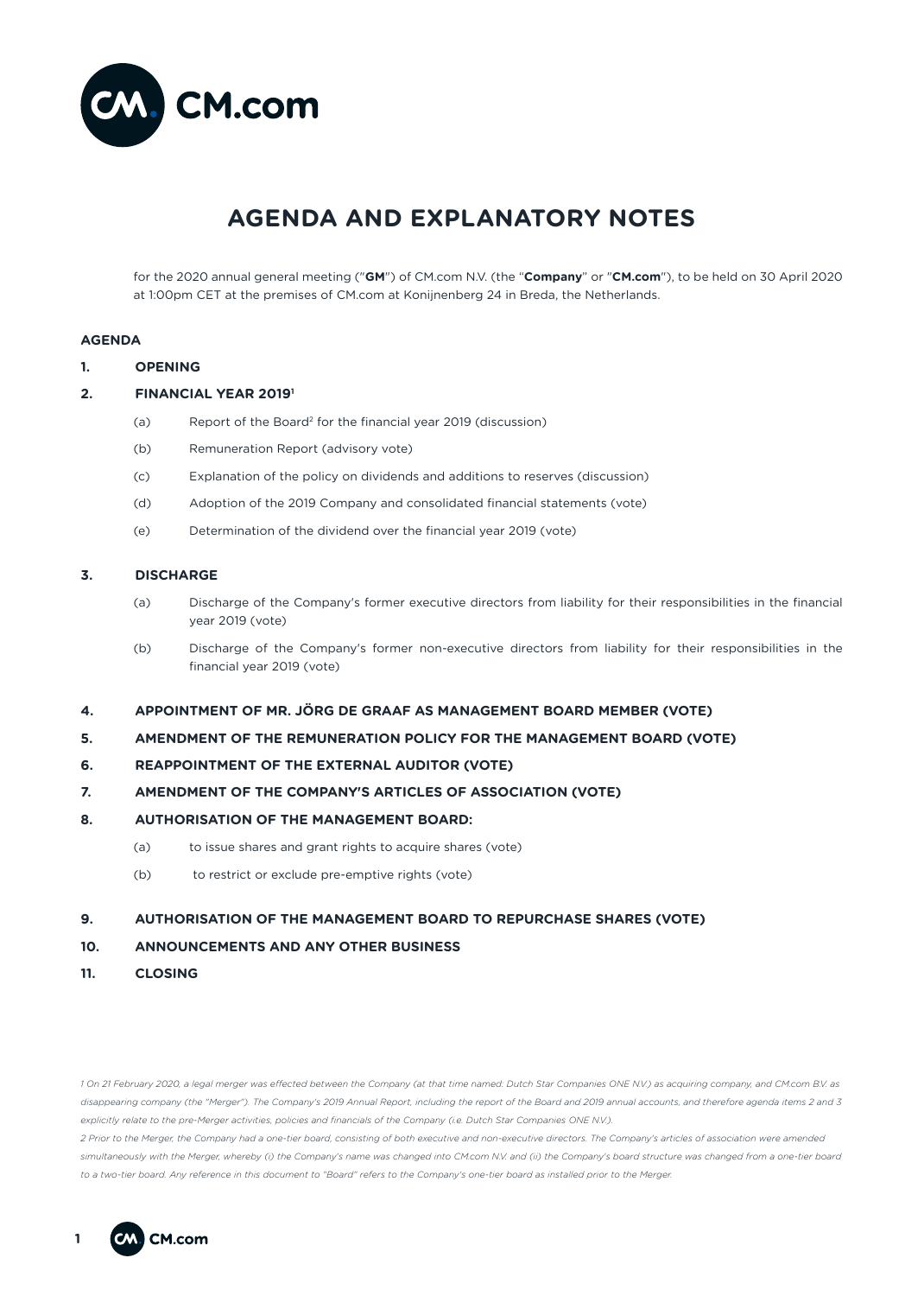# **EXPLANATORY NOTES TO THE AGENDA3**

## Agenda item 2(a): Report of the Board for the financial year 2019

Presentation by Management Board on the performance of the Company (i.e. Dutch Star Companies One N.V.) in 2019 and discussion on the report of the Board (including the report of the former non-executive directors of the Company), which is included in the 2019 Annual Report on pages 5 - 24.

## Agenda item 2(b): Remuneration Report

This item concerns an advisory vote on the Remuneration Report for the financial year 2019. Since the former executive and non-executive directors of the Company were not entitled to any remuneration in the financial year 2019, a detailed Remuneration Report has not been prepared. Information on the remuneration of the Board is included in the paragraph titled "Remuneration" on page 28 of the 2019 Annual Report. It is proposed to cast a favourable advisory vote in respect of this agenda item.

# Agenda item 2(c): Explanation of the policy on dividends and additions to the reserves

The Management Board will give an explanation of the dividend policy of the Company applicable in the financial year 2019. Said dividend policy stipulated that the Company would not pay dividends prior to the Merger.

# Agenda item 2(d): Adoption of the 2019 Company and consolidated financial statements

It is proposed to adopt the 2019 Company and consolidated financial statements for the financial year 2019 as drawn up by the Board.

# Agenda item 2(e): Determination of dividend over the financial year 2019

As no profit has been made in the financial year 2019, no profit will be distributed to the Company's shareholders nor will it be reserved. This is in line with the Company's dividend policy in place during the financial year 2019.

#### Agenda item 3(a): Discharge of the Company's former executive directors from liability for their responsibilities in the

## financial year 2019

On 20 February 2020, the Company held an extraordinary general meeting in relation to the Merger (the "**EGM**"). At the EGM, the Company's former executive directors were granted discharge from liability for their management of the Company. However, on the date of convocation of the EGM, the Company's 2019 financial statements were not yet available. It is therefore proposed to discharge the former executive directors in office in the financial year 2019 from all liability in relation to the exercise of their duties in the financial year 2019, to the extent such performance is apparent from the 2019 financial statements or other public disclosures prior to the adoption of the 2019 financial statements.

## Agenda item 3(b): Discharge of the Company's former non-executive directors from liability for their responsibilities in

#### the financial year 2019

At the EGM, the Company's former non-executive directors were granted discharge from liability for their supervision on the management of the Company. However, on the date of the convocation of the EGM, the Company's 2019 financial statements were not yet available. It is therefore proposed to discharge the former non-executive directors in office in the financial year 2019 from all liability in relation to the exercise of their duties in the financial year 2019, to the extent such performance is apparent from the 2019 financial statements or other public disclosures prior to the adoption of the 2019 financial statements.

*3 The agenda with notes, the 2019 Annual Report (including 2019 Company and consolidated financial statements), a short resume of Mr. De Graaf, the main elements of Mr. De Graaf's management agreement, the proposed revised remuneration policy for the Management Board and a triptych in respect of the proposed amendments to the Company's articles of association can be found on our website: https://www.cm.com/investor-relations/corporate-governance/, and are available for inspection at the Company's headquarters, Konijnenberg 30 in Breda, the Netherlands* 

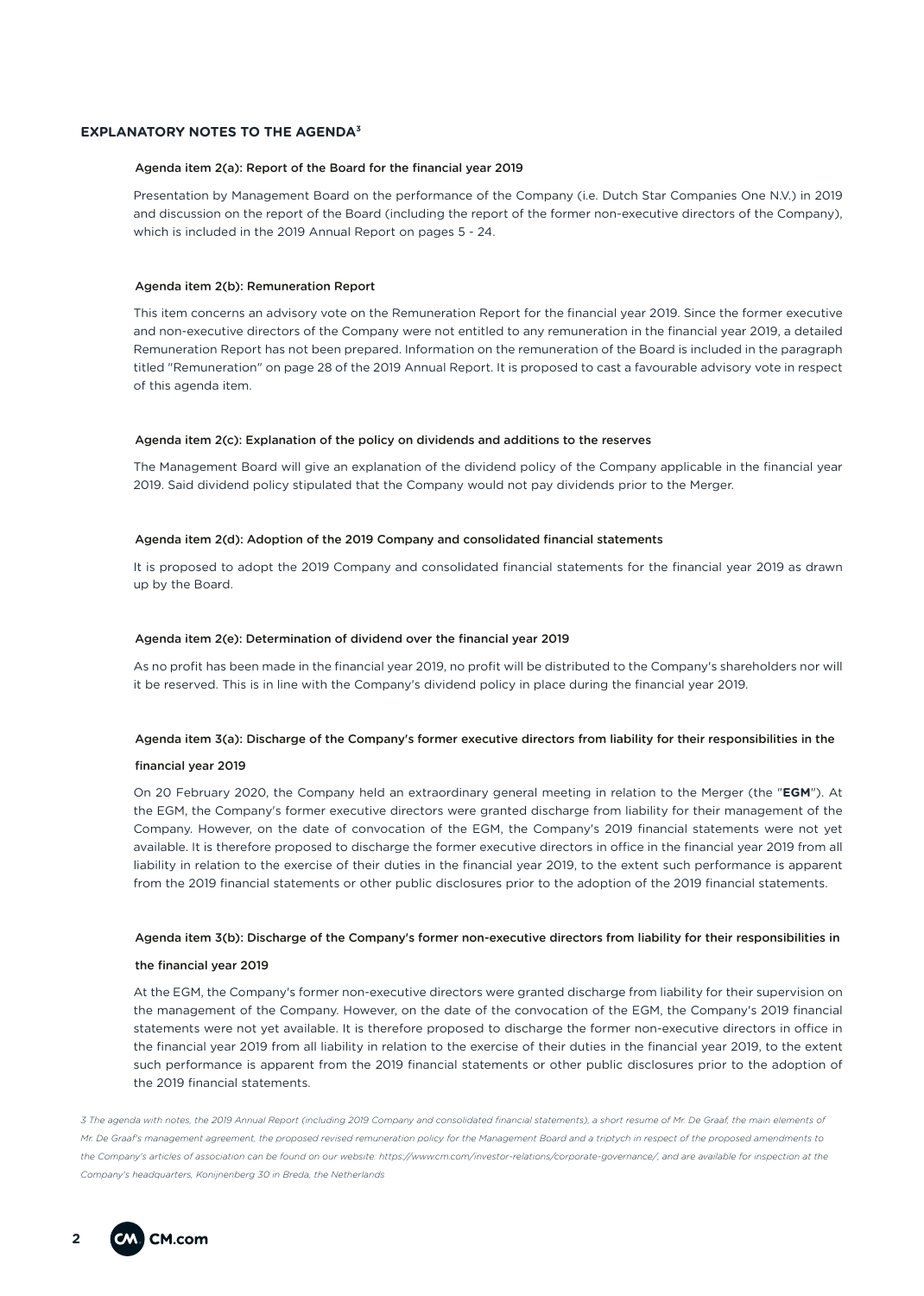### Agenda item 4: Appointment of Mr. Jörg de Graaf as Management Board member

On 20 February 2020, following a thorough selection process, the Company's Supervisory Board has made a binding nomination for the appointment of Mr. Jörg de Graaf as Management Board member of the Company. It is proposed to appoint Mr. Jörg de Graaf as Management Board member for a four-year period, starting on 1 May 2020 and ending immediately after the Company's GM in 2024. The Company's Management Board has appointed Mr. De Graaf as Chief Financial Officer of the Company.

Mr. De Graaf (Dutch; 1976) started his professional career in 2004 at KPN where he held various financial and management positions of increasing seniority. During his career he was among others Finance Director and Managing Director (a.i.) at KPN Wholesale Mobile and Vice-President Corporate Control and Chief Financial Officer (a.i.) at Getronics. In 2013, he became Chief Financial Officer of iBasis in the United States, a position he held until the beginning of 2019. Subsequently he returned to the Netherlands where he held the position of Executive Vice President Group Control at Eneco Groep. Mr. De Graaf holds a Master of Science in International Business, Corporate Finance & Management of the Maastricht University and is a graduate of the Advanced Management Program at Harvard Business School in Boston, MA, United States of America. The Supervisory Board considers Mr. De Graaf to be the right CFO for the Company.

Mr. De Graaf holds no shares in the share capital of the Company. Besides his proposed position of Managing Director of the Company, Mr. de Graaf has no ancillary positions. A short resume of Mr. De Graaf as well as the main elements of his management agreement can be found on our website: https://www.cm.com/investor-relations/corporate-governance/. Mr. De Graaf complies with the requirement of article 2:132a of the Dutch Civil Code.

The remuneration of Mr. De Graaf will be in line with the revised remuneration policy for the Company's Management Board as proposed for adoption by the GM under agenda item 5 and can be found on our website: https://www.cm.com/ investor-relations/corporate-governance/.

#### Agenda item 5: Amendment of the remuneration policy for the Management Board

It is proposed by the Supervisory Board, upon recommendation of the Nomination, Selection and Remuneration Committee, to amend the remuneration policy for the Management Board in accordance with the text that can be found on our website:https://www.cm.com/investor-relations/corporate-governance/. The proposed amendments cater for sufficient flexibility to entitle Mr. Jörg de Graaf to a suitable remuneration in relation to his appointment as Management Board member as proposed under agenda item 4, as well as to entitle the members of the Management Board to such variable equity-linked compensation that enables the Company to attract, retain, engage and motivate high-qualified Management Board members. The proposed remuneration policy as uploaded on the Company's website contains a further explanation to the proposed changes. The Management Board remuneration policy was last adopted at the EGM.

#### Agenda item 6: Reappointment of the external auditor

The Supervisory Board, together with the Company's Audit Committee, has assessed the relationship with and performance of the external auditor. Based on this assessment, the Supervisory Board proposes to, upon recommendation by the Company's Audit Committee, reappoint Deloitte Accountants B.V. as the external auditor of the Company for the financial year 2020. The audit will be carried out under the responsibility of mr. Jan Hendriks, partner at Deloitte Accountants B.V.

#### Agenda item 7: Amendment of the Company's articles of association

The current articles of association of the Company contain provisions in respect of convertible special shares in the Company's share capital, as well as convertible transferrable rights that can be issued to holders of ordinary shares (warrants). All previously issued special shares and warrants have in the meantime been converted into ordinary shares in the Company's share capital. In accordance with articles 3.6.3 and 3.7.4 of the current articles of association, it is proposed to amend the Company's articles of association to abolish the special shares and warrants. The proposed amendments to the Company's articles of association and a further explanation thereto, as prepared by De Brauw Blackstone Westbroek N.V., can be found on our website: https://www.cm.com/investor-relations/corporate-governance/.

The resolution to amend the Company's articles of association includes the grant of an authorisation to each member of the Management Board and all lawyers, (candidate) civil law notaries and paralegals employed by De Brauw Blackstone Westbroek N.V. to execute the deed of amendment of the articles of association.